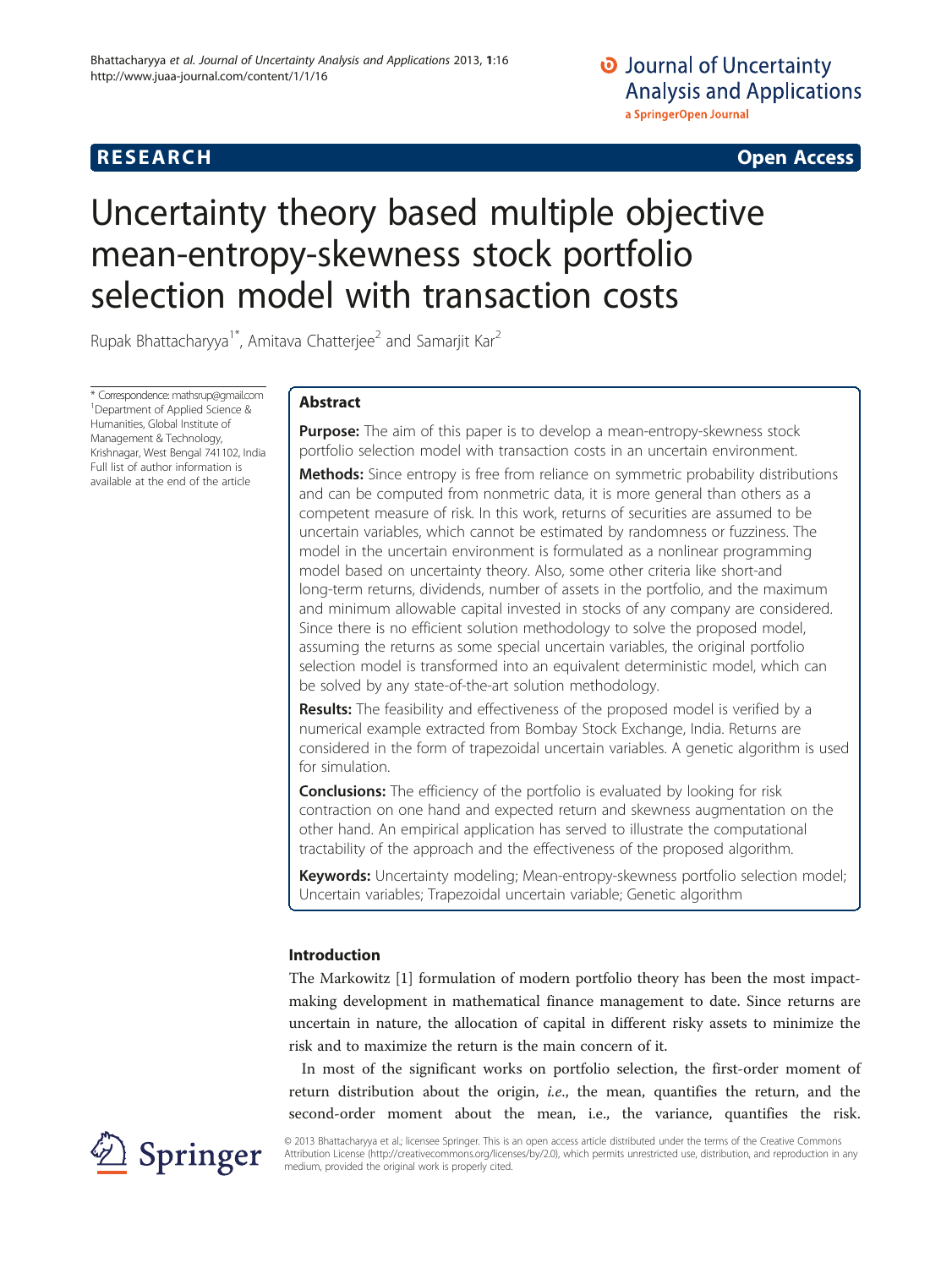Consideration of variance as risk is erroneous as it equally suggests penalties for up and down deviations from the mean. To face this problem, Markowitz [\[2\]](#page-15-0) recommended semi-variance, a downside risk measure. Another alternative definition of risk is the probability of an adverse outcome [\[3](#page-15-0)]. The popular risk measure value at risk [[4,5\]](#page-15-0) is in fact an alternative expression of the definition by Roy [[3\]](#page-15-0). Different authors like Philippatos and Wilson [[6\]](#page-15-0), Philippatos and Gressis [\[7](#page-16-0)], Nawrocki and Harding [\[8](#page-16-0)], Simonelli [\[9](#page-16-0)], Huang [\[10](#page-16-0)], Qin et al. [\[11\]](#page-16-0), and Bhattacharyya et al. [[12\]](#page-16-0) used entropy as an alternative measure of risk to replace the variance proposed by Markowitz [[1\]](#page-15-0). Uncertainty causes loss and so investors dislike uncertainty. Since entropy is a measure of uncertainty, it is used to measure risk. Entropy is more general than others as an efficient measure of risk because entropy is free from reliance on symmetric distributions and can be computed from nonmetric data.

One of the important theoretical difficulties of these studies is that they assume that asset returns are normally distributed or the utility function is quadratic or that the higher moments are irrelevant to the investors' decision. However, some experimental studies show that portfolio returns are generally not normally distributed. As a result, a natural extension of the mean-variance model is to add the skewness as a factor for consideration in portfolio management. The importance of higher order moments in portfolio selection was suggested by Samuelson [[13](#page-16-0)]. However, considerations of skewness in portfolio selection problem were started by 1990 and were done by Lai [[14](#page-16-0)], Konno and Suzuki [[15](#page-16-0)], Chunhachinda et al. [[16\]](#page-16-0), Liu et al. [[17\]](#page-16-0), Prakash et al. [[18](#page-16-0)], Briec et al. [[19\]](#page-16-0), Yu et al. [\[20](#page-16-0)], Li et al. [[21\]](#page-16-0), Bhattacharyya et al. [\[22](#page-16-0)], Bhattacharyya and Kar [[23](#page-16-0),[24](#page-16-0)], Bhattacharyya [\[25](#page-16-0)], and others. Consideration of a mean-entropyskewness model in portfolio selection problem is introduced by Bhattacharyya et al. [[12\]](#page-16-0). They have constructed three portfolio selection models in fuzzy environment using the credibility theory approach.

In most of the abovementioned research works on portfolio selection, the common assumptions are that the investor has enough historical data and that the situation of asset markets in the future can be reflected with certainty by asset data in the past. However, it cannot always be made with certainty. Basically, the usual feature of a financial environment is uncertainty. Mostly, it is realized as risk uncertainty and is modeled by stochastic approaches. However, the term uncertainty has a second aspectvagueness (imprecision or ambiguity), which can be modeled by fuzzy methodology. In this respect, to tackle the uncertainty in the financial market, stochastic-fuzzy and fuzzy-stochastic methodologies are extensively used in portfolio modeling. Authors like Konno and Suzuki [[15](#page-16-0)], Leon et al. [[26\]](#page-16-0), Vercher et al. [[27\]](#page-16-0), Bhattacharyya et al. [[12,22\]](#page-16-0), Dey and Bhattacharyya [\[28\]](#page-16-0), etc. used fuzzy numbers to replace uncertain returns of securities, and they define portfolio selection as a mathematical programming problem in order to select the best alternative. Huang [[29](#page-16-0)] measures portfolio risk by credibility measure and proposed two credibility theory-based mean-variance models. Huang [\[30\]](#page-16-0) also proposed a mean-semi-variance model for describing the asymmetry of fuzzy returns. She extends the risk definition of variance and chance to a random fuzzy environment and formulates optimization models where security returns are fuzzy random variables.

So, in attempts dealing with portfolio selection problems, randomness and fuzziness are considered as the two basic types of uncertainty contained in security returns. It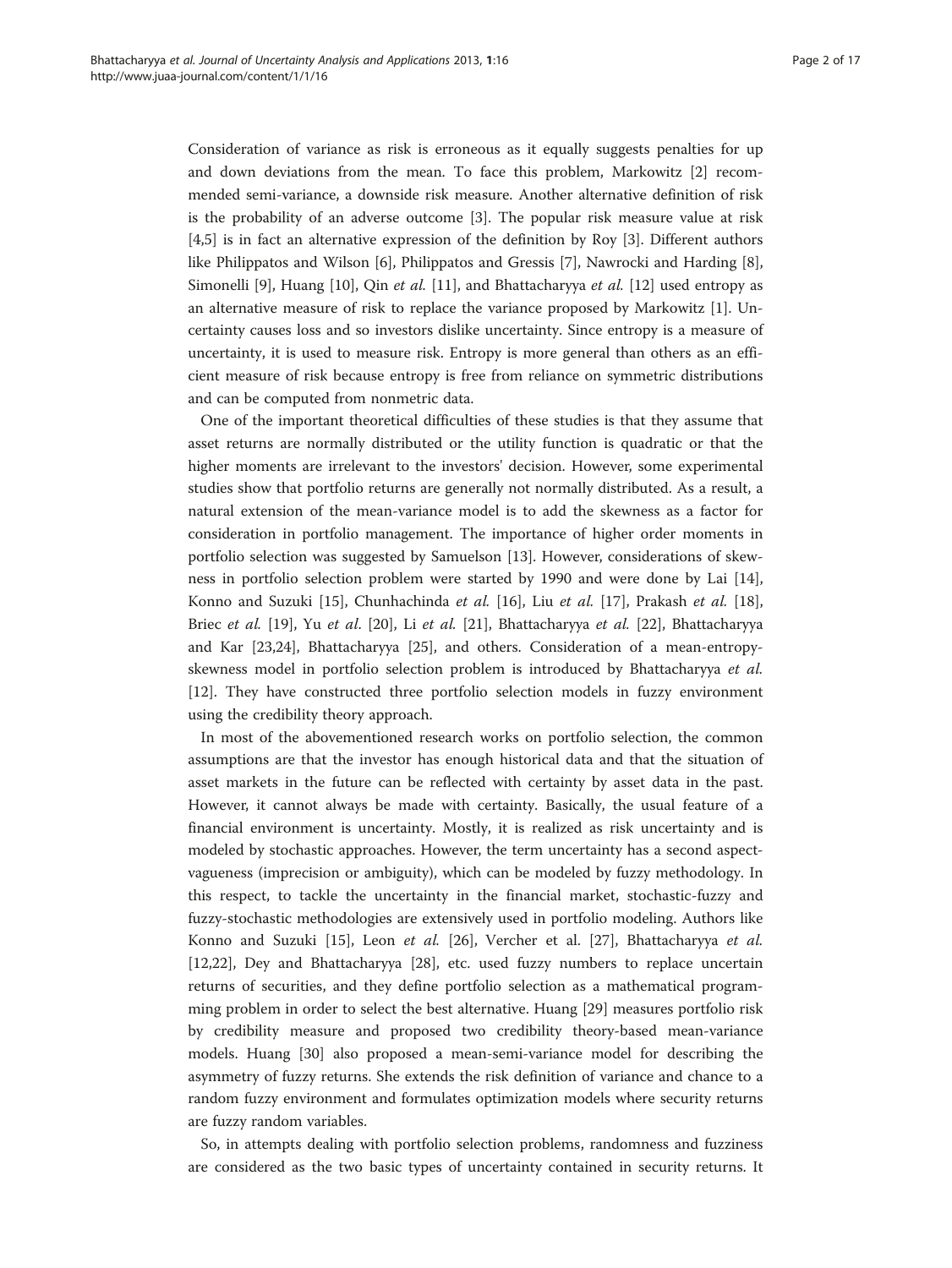has become a common practice that when security returns cannot be reflected by historical data, fuzzy variables can be used to show experts' knowledge and estimation of security returns. However, illogicality will come into view if fuzzy variables are used to describe the subjective estimation of security returns. For example, a stock return is considered as a triangular fuzzy variable  $\xi = (-0.2, 0.3, 0.7)$ . Using possibility theory (or credibility theory), the return is exactly 0.3 with belief degree 1 in possibility measure (or 0.5 in credibility measure). However, this conclusion is unacceptable because the belief degree of exactly 0.3 is almost 0. In addition, the return being exactly 0.3 and not exactly 0.3 has the same belief degree in either possibility measure or credibility measure, which implies that the two events will happen equally likely. This conclusion is quite astonishing and hard to accept.

Again, philosophically, though randomness and fuzziness are two basic types to represent uncertain phenomena, in real life, there are some situations where uncertainty behaves neither randomly nor fuzzily. For example, the occurrence chance of a security price falling in the interval of [100, 110] is 30%, and the occurrence chance of the security price in the interval of [110, 120] is 20%. Then what is the occurrence chance of the security price in the interval of [100, 120]? A survey shows that some people believe that the occurrence chance should be somewhere that is not less than 30% but not greater than 50%. In this case, the security price is neither random nor fuzzy. Recently, Liu [\[31](#page-16-0)] proposed an uncertain measure and developed an uncertainty theory, which can be used to handle subjective imprecise quantity. Much research works have been done on the development of uncertainty theory and related theoretical works. Though some considerable amounts of publications have been done in the field of uncertainty theory, not much work has been done in the portfolio selection problem. Huang [[32](#page-16-0)] proposed a mean-risk model for uncertain portfolio selection. Yan [[33\]](#page-16-0) found out the deterministic forms of mean-variance portfolio section models corresponding to different special uncertain variables like rectangular uncertain variable, triangular uncertain variable, trapezoidal uncertain variable, and normal uncertain variable. In this study, security returns are considered as uncertain variables, which are characterized by identification functions, and instead of possibility/credibility measure, uncertain measure is used to handle the uncertain events.

Not all the relevant information for an investment decision can be confined in terms of explicit return, risk, and skewness. By capturing additional and alternative decision criteria, a portfolio that is dominated with respect to expected return, skewness, and risk may frame for the shortfall in these three important factors by a very good act on one or several other criteria. As a result, portfolio selection models that consider more criteria than the standard expected return and variance objectives of the Markowitz model have become well liked. Ehrgott et al. [[34](#page-16-0)] proposed a model having five criteria, viz., short-and long-term return, dividend, ranking, and risk, and used a multicriteria decision making approach to solve the portfolio selection problem. Fang et al. [\[35\]](#page-16-0) proposed a portfolio rebalancing model with transaction costs based on fuzzy decision theory considering three criteria: return, risk, and liquidity.

The main focus of this paper is to propose a mean-entropy-skewness portfolio selection framework with transaction cost having returns in the form of uncertain variables. In addition, it incorporates some useful constraints in the model to make the model more realistic. In addition, this paper provides a real application by using data from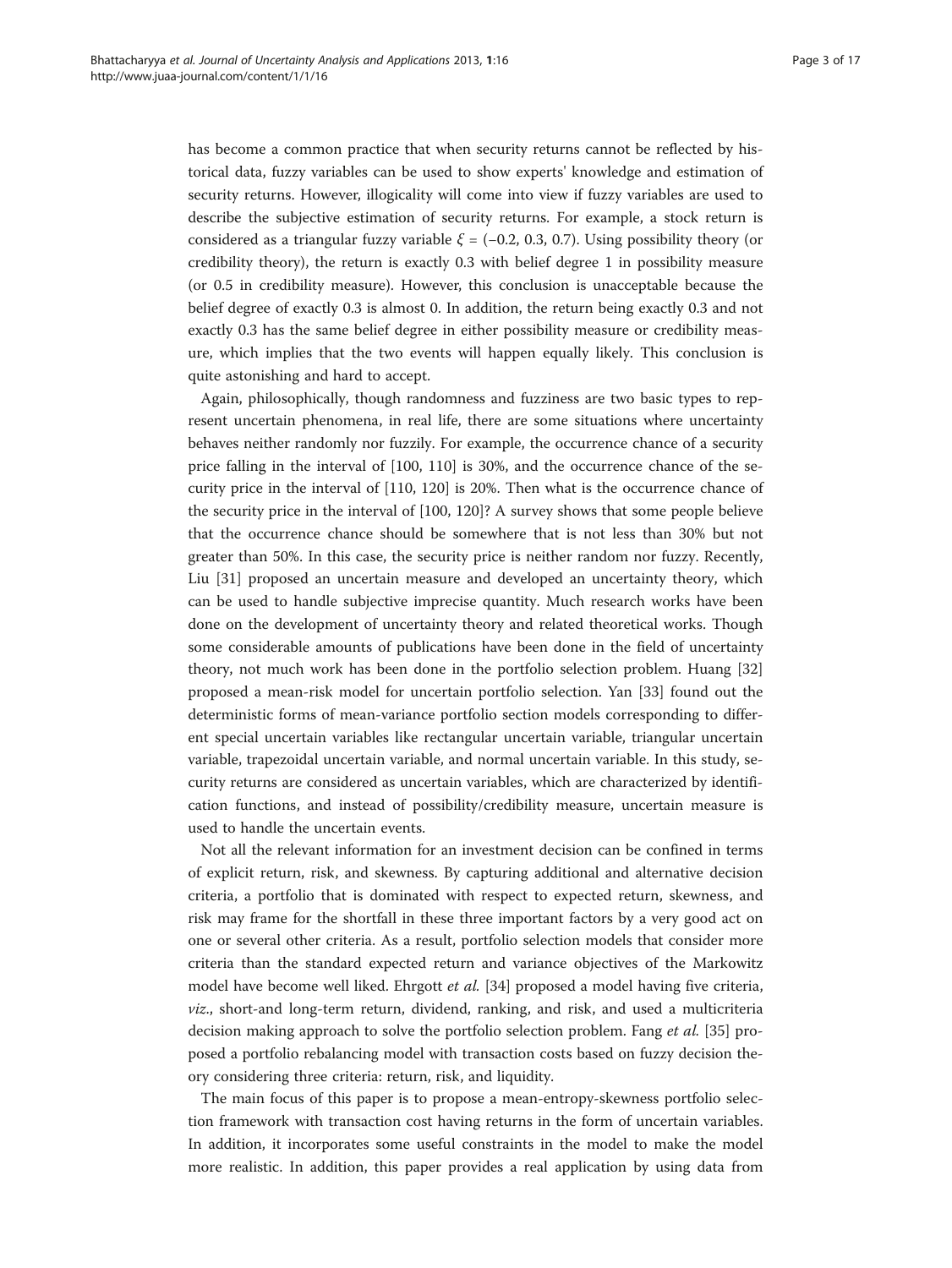Bombay Stock Exchange (BSE), where we consider returns as trapezoidal uncertain variables.

The rest of the paper is organized as follows. We review the necessary knowledge about uncertainty variables and develop some essential results in the 'Uncertainty theory: related topics' section. In the '[Mean-entropy-skewness model formulation](#page-5-0)' section, a tri-objective mean-entropy-skewness portfolio selection model is formulated with constraints on short-term and long-term returns, dividends, number of assets in the portfolio, and the maximum and minimum allowable capital invested in stocks of any company. The model is then converted into a single-objective constrained optimization problem with weights over mean, skewness, and entropy. To solve the proposed optimization problem, we provide a genetic algorithm in the '[Genetic algorithm](#page-8-0)' section. In the '[Case study: Bombay](#page-11-0) [Stock Exchange](#page-11-0)' section, a case study from Bombay Stock Exchange is done to illustrate the method. The same section also contains a comparative study with other relevant models. Finally, in the last section, some concluding remarks are specified.

# Uncertainty theory: related topics

In this paper, the concept of uncertainty theory has been introduced in the field of stock portfolio selection. This section contains only those definitions and theorems on uncertainty theory which are directly used for the formation of this article. The concepts of uncertain measure, uncertain variable, uncertain space, first and second identification functions, rectangular uncertain variable, triangular uncertain variable, exponential uncertain variable, bell-shaped uncertain variable, linear uncertain variable, zigzag uncertain variable, normal uncertain variable, lognormal uncertain variable, and others would be useful to understand the backbone of the article and can be obtained from Liu [[31\]](#page-16-0).

Definition 1. A trapezoidal uncertain variable is defined to be the uncertain variable which is fully determined by the four-tuple (*a*, *b*, *c*, *d*) of crisp numbers with  $a < b < c$ d, and whose first identification function is

$$
\lambda(x) = \begin{cases} \frac{x-a}{2(b-a)} & \text{if } a \leq x \leq b \\ 0.5 & \text{if } b \leq x \leq c \\ \frac{d-x}{2(d-c)} & \text{if } c \leq x \leq d. \end{cases}
$$

**Definition 2.** The uncertainty distribution  $\Phi$ :  $\mathbb{R} \rightarrow [0, 1]$  of an uncertain variable  $\tilde{\zeta}$  is defined by

$$
\Phi(x) = M\{\breve{\xi} \leq x\}.
$$

**Definition 3.** An uncertain variable  $\tilde{\zeta}$  is said to have an empirical uncertainty distribution if

$$
\phi(x) = \alpha_i + \frac{( \alpha_{i+1} - \alpha_i)(x - x_i)}{(x_{i+1} - x_i)} \quad \text{if } x_i \leq x \leq x_{i+1}, 1 \leq i \leq n
$$
  
1 *if*  $x > x_n$ 

and is denoted by  $\varepsilon(x_1, \alpha_1, x_2, \alpha_2, ..., x_n, \alpha_n)$ , where  $x_1 < x_2 < ... < x_n$  and  $0 \le \alpha_1 \le \alpha_2 \le ... \le \alpha_n \le 1$ .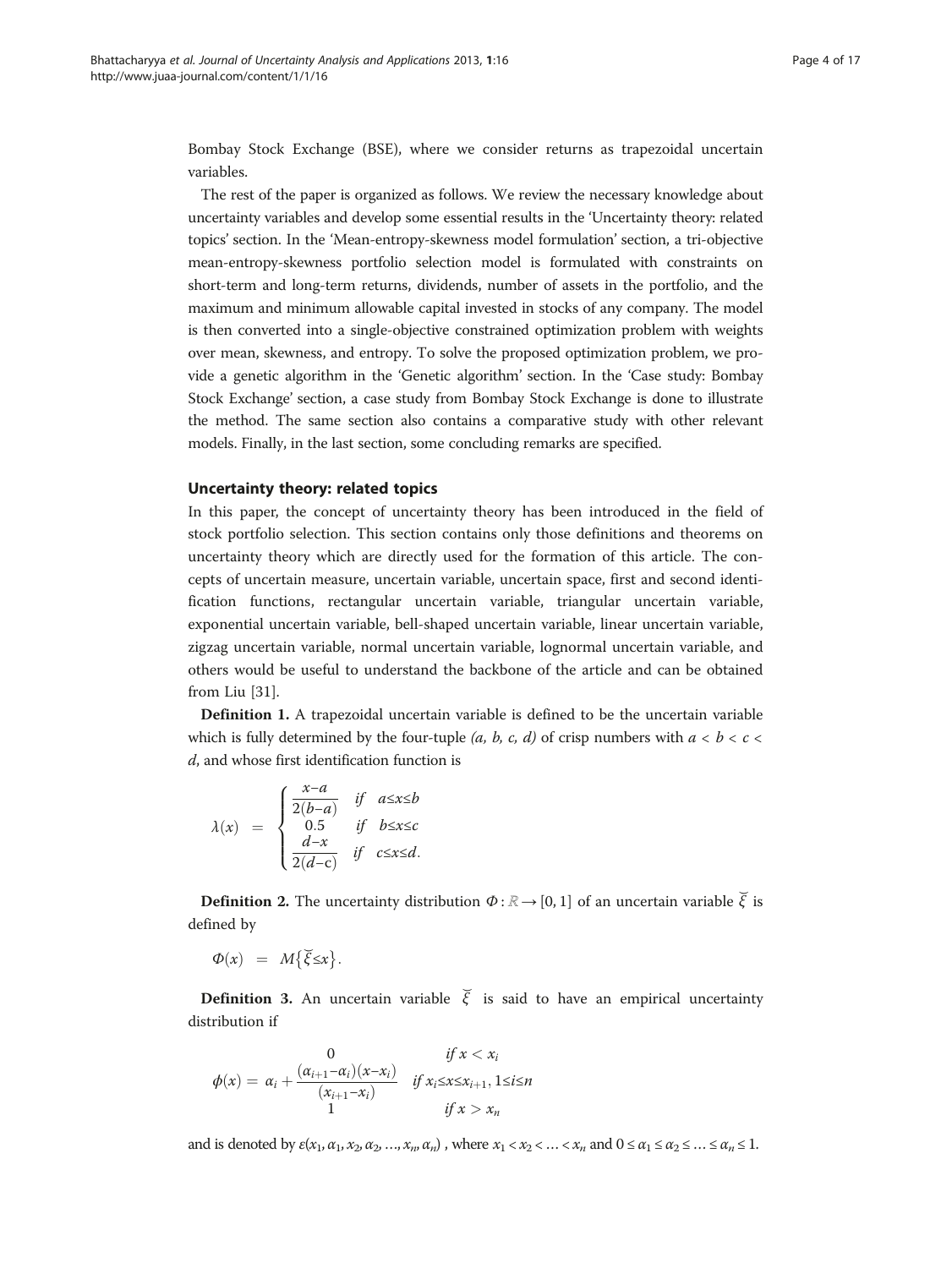<span id="page-4-0"></span>**Example 1.** The trapezoidal uncertain variable  $\vec{\xi} = (a, b, c, d)$  follows the empirical uncertain distribution given by

$$
\phi(x) = \begin{cases}\n\frac{x^0 a}{2(b-a)} & \text{if } x < a \\
\frac{0.5}{0.5} & \text{if } b \leq x \leq b \\
0.5 + \frac{0.5(x-c)}{d-c} & \text{if } c \leq x \leq d \\
1 & \text{if } x > d\n\end{cases}
$$

**Definition 4.** The uncertain variables  $\vec{\zeta}_1, \vec{\zeta}_2, ..., \vec{\zeta}_n$  are said to be independent if

$$
M\left\{\underset{i=1}{\overset{n}{\wedge}}\widetilde{\xi}_{i}\right\} = \underset{1\leq i\leq n}{\min}M\left\{\widetilde{\xi}_{i}\in B_{i}\right\}
$$

for Borel sets  $B_1, B_2, \ldots, B_n$  of real numbers. Here M denotes the uncertain measure.

**Definition 5.** Let  $\vec{\xi}$  be an uncertain variable. Then the expected value of  $\vec{\xi}$  is given by

$$
E(\widetilde{\xi}) = \int_0^{+\infty} M\{\widetilde{\xi} \ge r\} dr - \int_{-\infty}^0 M\{\widetilde{\xi} \le r\} dr
$$

provided that at least one of the two integrals is finite.

**Definition 6.** Let  $\vec{\xi}$  be an uncertain variable. Then the entropy of  $\vec{\xi}$  is given by

$$
H\big[\widetilde{\xi}\big] = \int_{-\infty}^{\infty} \{-\Phi(x) \ln(\Phi(x)) - (1-\Phi(x))\ln(1-\Phi(x))\} dx.
$$

**Definition** 7. Let  $\vec{\xi}$  be an uncertain variable with finite expected value e. Then the variance and skewness of  $\breve{\xi}$  are respectively given by

$$
V[\overline{\xi}] = E\left\{ (\overline{\xi} - e)^2 \right\},\
$$

$$
S[\overline{\xi}] = E\left\{ (\overline{\xi} - e)^3 \right\}.
$$

**Example 2.** If  $\vec{\xi} = (a, b, c, d)$  is a trapezoidal uncertain variable then

$$
E[\tilde{\xi}] = \frac{a+b+c+d}{4},
$$
  
\n
$$
H[\tilde{\xi}] = \frac{b-a+d-c}{2} + (c-b)\ln 2,
$$
  
\n
$$
S[\tilde{\xi}] = \frac{\{(d-a)^2 - (c-b)^2\}\{(d-c) - (d-c)\}}{32}.
$$

**Theorem 1.** Let  $\vec{\xi}_1, \vec{\xi}$  be two independent uncertain variables with finite expected values. Then for any real numbers a and b, we have  $E\big[a\overline{\xi}_1+b\overline{\xi}\big] = aE\big[\overline{\xi}_1\big]bE\big[\overline{\xi}\big].$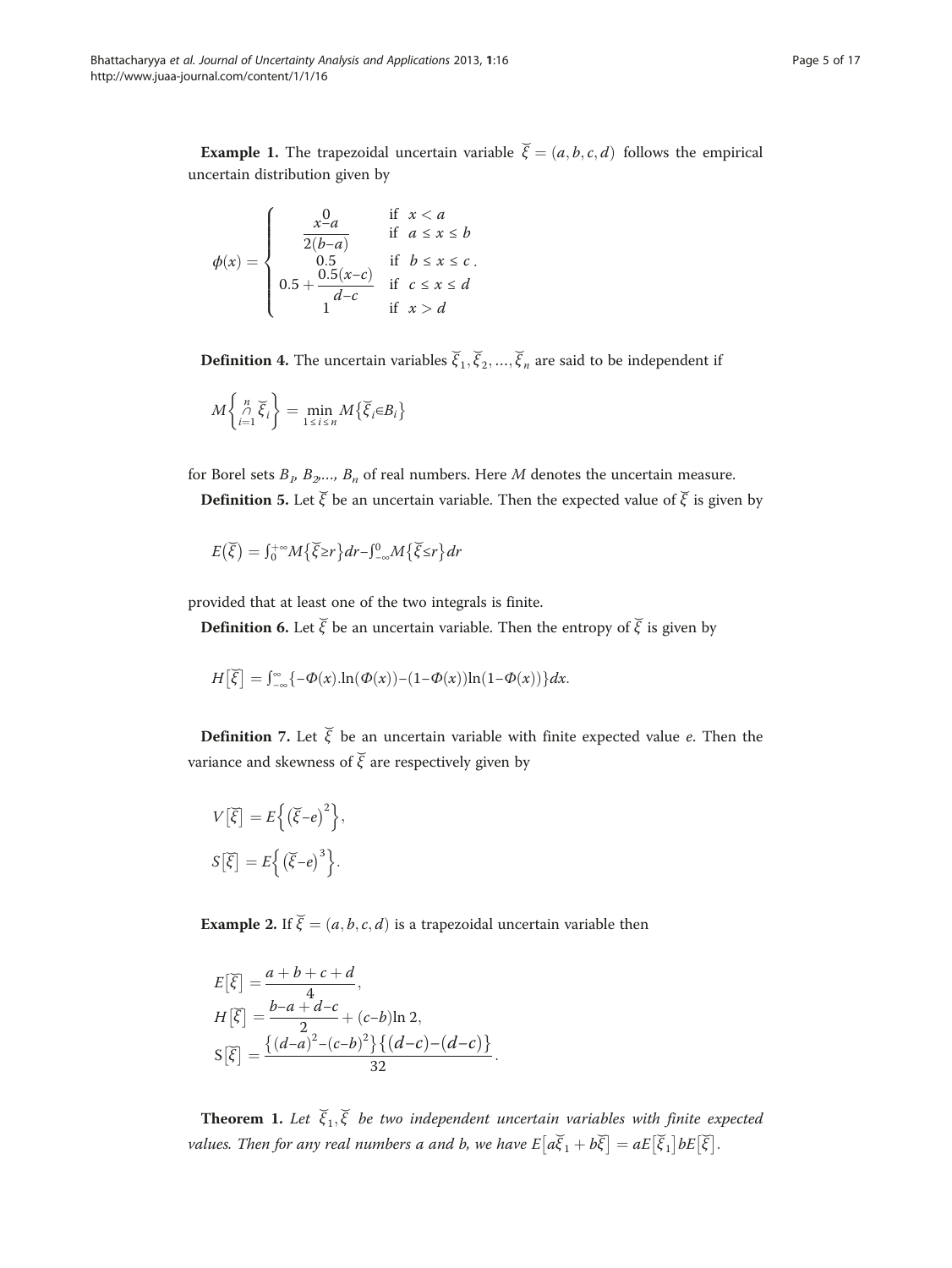<span id="page-5-0"></span>**Theorem 2.** Let  $\overline{r}_i = (a_i, b_i, c_i, d_i), (i = 1, 2, ..., n)$  be n independent uncertain trapezoidal variables and let  $x_i$  (i = 1, 2,..., n) be n real variables. Then

$$
E[\widetilde{r}_1x_1 + \widetilde{r}_2x_2 + \dots + \widetilde{r}_nx_n] = \frac{1}{4} \sum_{i=1}^n (a_i + b_i + c_i + d_i)x_i,
$$
  
\n
$$
H[\widetilde{r}_1x_1 + \widetilde{r}_2x_2 + \dots + \widetilde{r}_nx_n] = \frac{1}{2} \sum_{i=1}^n \Big[ (b_i - a_i) + (d_i - c_i) + 2(c_i - b_i) \ln 2 \Big] x_i,
$$
  
\n
$$
S[\widetilde{r}_1x_1 + \widetilde{r}_2x_2 + \dots + \widetilde{r}_nx_n] = \frac{1}{32} \sum_{i=1}^n \Big[ \{ (d_i - a_i)^2 - (c_i - b_i)^2 \} \{ (d_i - c_i) - (b_i - a_i) \} \Big] x_i^3.
$$

**Proof.** As  $\overline{r}_i = (a_i, b_i, c_i, d_i), (i = 1, 2, ..., n)$  are *n* independent uncertain trapezoidal variables and  $x_i$  ( $i = 1, 2,..., n$ ) are *n* real variables, we have

$$
\overline{r}_{1}x_{1} + \overline{r}_{2}x_{2} + \dots + \overline{r}_{n}x_{n}
$$
\n
$$
= \sum_{i=1}^{n} \overline{r}_{i}x_{i} = \sum_{i=1}^{n} (a_{i}, b_{i}, c_{i}, d_{i})x_{i}
$$
\n
$$
= \sum_{i=1}^{n} (a_{i}x_{i}, b_{i}x_{i}, c_{i}x_{i}, d_{i}x_{i}) = \left(\sum_{i=1}^{n} a_{i}x_{i}, \sum_{i=1}^{n} b_{i}x_{i}, \sum_{i=1}^{n} c_{i}x_{i}, \sum_{i=1}^{n} d_{i}x_{i}\right).
$$

Hence,  $\overline{r}_1 x_1 + \overline{r}_2 x_2 + \dots + \overline{r}_n x_n$  is a trapezoidal uncertain variable. Combining the above result with the results obtained in Example [2](#page-4-0), we are with the theorem.

# Mean-entropy-skewness model formulation

In this section, we will first describe the assumptions and notations used in the construction of the paper. Then the objective functions of the models will be constructed in the next subsection. In the third subsection, we will discuss the constraints used in our portfolio selection model. The fourth subsection will include three different mathematical models for different situations.

# Assumptions and notations

Let us consider a financial market with  $n$  risky assets offering uncertain returns. An investor allocates his wealth among these risky assets.

For the *i*th risky asset  $(i = 1, 2,..., n)$ , let us use the following notations:

 $x_i$  = portion of the total capital invested in *i*th security

 $\breve{p}_i$  = uncertain variable representing the closing price of the *i*th security at present

 $\breve{p}'_i$  = uncertain variable representing the estimated closing price of the *i*th security in the next year

 $d_i$  = the estimated dividends in the next year

 $\widetilde{r}_i = \frac{\widetilde{p}'_i + d_i - \widetilde{p}_i}{\widetilde{p}_i}$  = uncertain variable representing the return of the *i*th security

 $R_i^{(12)}$  = the average 12 month performance

 $R_i^{(36)}$  = the average 36 month performance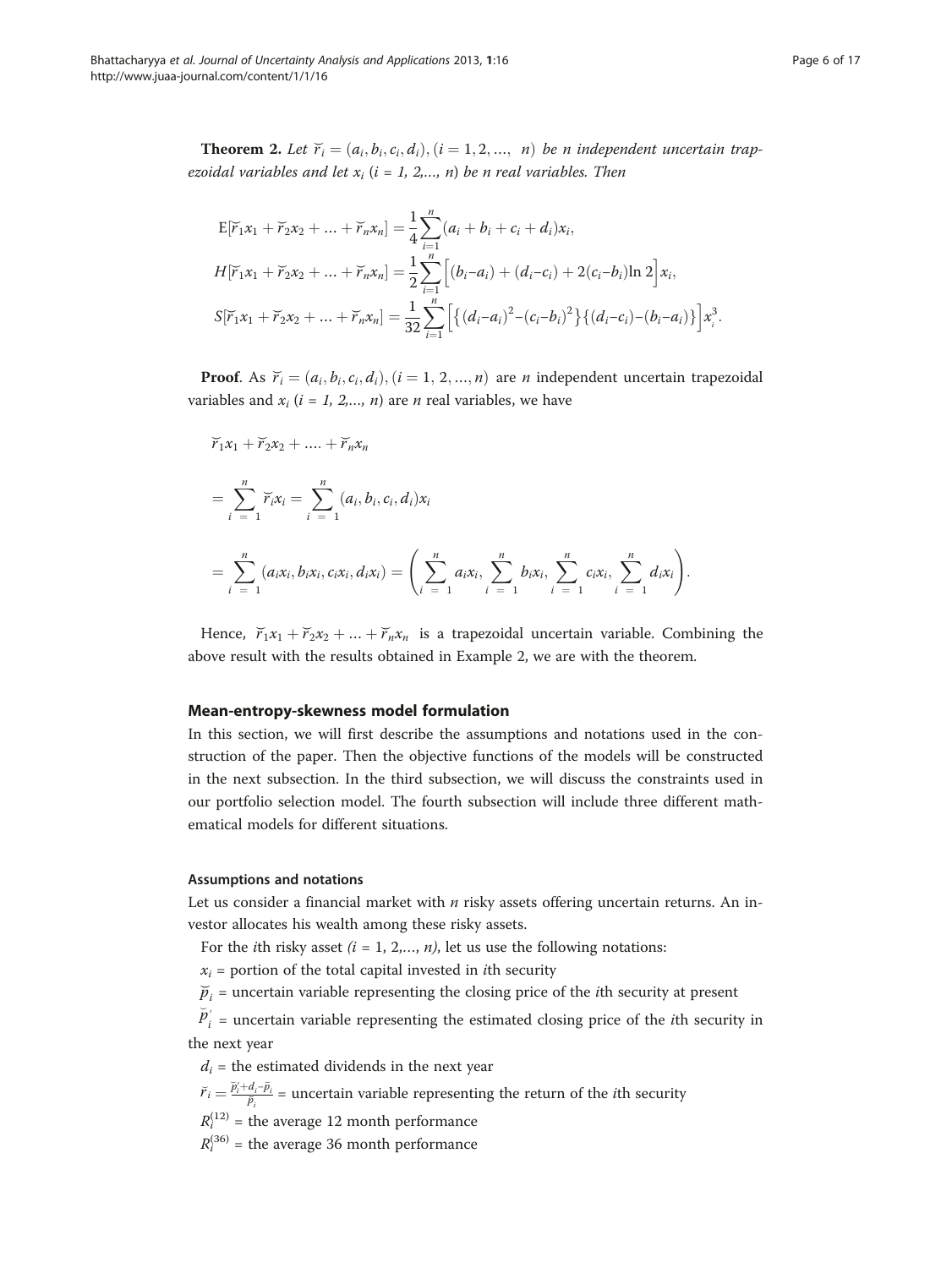$k_i$  = the constant transaction cost per change in a proportion,  $k_i \ge 0$ 

 $y_i = \begin{cases} 1 & \text{if the } i\text{th asset is contained in the portfolio} \\ 0 & \text{if the } i\text{th asset is not contained in the portfolio.} \end{cases}$  $\int$ 

# Formulation of objective functions

It is impossible to predict future returns of stocks in any budding security market. The arithmetic mean of historical data is in general considered as the expected return of securities, which yield us a crisp value. However, for this technique, two main problems need to be solved. Firstly, if historical data for a long period are considered, the influence of earlier historical data is the same as that of recent data, whereas recent data of a security is more important than the earlier historical data. Secondly, if the historical data of a security are not adequate, due to the lack of information, the estimations of the statistical parameters are not adequate. For these reasons, the expected return of a security is considered here as an uncertain variable instead of the crisp arithmetic mean of historical data. Similarly, in an uncertain environment, the risk (entropy) and skewness cannot be predicted exactly. Therefore, the entropy and skewness are also considered here as uncertain variables.

Let us consider the transaction cost  $c_i$  to be a *V*-shaped function of the difference between a given portfolio  $x^0 = (x_1^0, x_2^0, ..., x_n^0)$  and a new portfolio  $x = (x_1, x_2, ..., x_n)$  and is incorporated explicitly into the portfolio return. Thus, the transaction cost of ith risky asset can be expressed as

$$
c_i = k_i |x_i - x_i^0|, i = 1, 2, 3, ..., n.
$$

Hence the total transaction cost is

$$
\sum_{i=1}^{n} c_i = \sum_{i=1}^{n} k_i |x_i - x_i^0|.
$$

The expected return of portfolio  $x = (x_1, x_2, \ldots, x_n)$  with transaction cost is thus given by

Re(*x*) = 
$$
E[(\widetilde{r}_1-c_1)x_1 + (\widetilde{r}_2-c_2)x_2 + ... + (\widetilde{r}_n-c_n)x_n].
$$

The entropy of portfolio  $x = (x_1, x_2, ..., x_n)$  is given by

 $\text{En}(x) = H \left[ \breve{r}_1 x_1 + \breve{r}_2 x_2 + \dots + \breve{r}_n x_n \right].$ 

The skewness of portfolio  $x = (x_1, x_2, \ldots, x_n)$  is given by

$$
Sk(x) = S [\bar{r}_1 x_1 + \bar{r}_2 x_2 + ... + \bar{r}_n x_n].
$$

We consider the portfolio selection problem as a tri-objective optimization problem. As discussed earlier, the objectives we consider are

$$
\begin{cases}\n\text{Max} & \text{Re}(x) \\
\text{Min} & \text{En}(x) \\
\text{Max} & \text{Sk}(x).\n\end{cases}
$$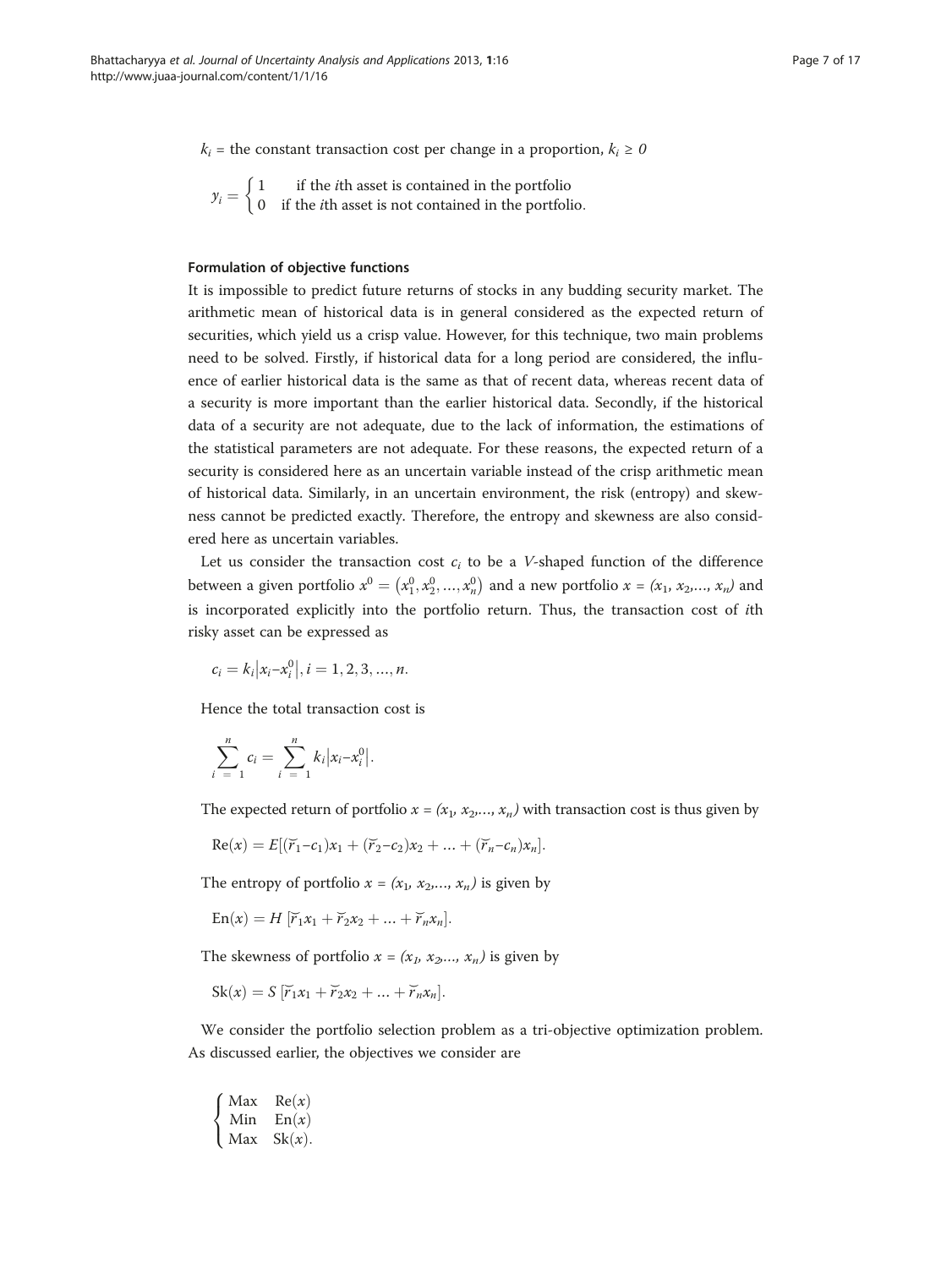# Construction of the constraints

For the portfolio  $x = (x_1, x_2, ..., x_n)$ , the expected short-term return is expressed as

$$
R_{\rm st}(x) = \sum_{i=1}^{n} R_i^{(12)} x_i - \sum_{i=1}^{n} k_i |x_i - x_i^0|.
$$

For the portfolio  $x = (x_1, x_2, \ldots, x_n)$ , the expected long-term return is expressed as

$$
R_{\rm{lt}}(x) = \sum_{i=1}^{n} R_{i}^{(36)} x_{i} - \sum_{i=1}^{n} k_{i} |x_{i} - x_{i}^{0}|.
$$

Since investors plan their asset allocation on short-term, long-term, or both cases, they should prefer a portfolio having at least a minimum short-term, long-term, or both types of return. For that reason, we consider the following two constraints:

$$
R_{\rm st}(x) \geq \varsigma,
$$
  

$$
R_{\rm lt}(x) \geq \tau,
$$

where  $\varsigma$  and  $\tau$  will be allocated by the investor.

Dividend is the payment made by a company to its shareholders. It is the portion of corporate profits paid out to the investors. For the portfolio  $x = (x_1, x_2, ..., x_n)$ , the annual dividend is expressed as

$$
D(x)=\sum_{i=1}^n d_i x_i.
$$

Clearly, investors would like to have a portfolio that yields them a high dividend. Keeping in mind this fact, we propose the following constraint:

$$
D(x) \geq d,
$$

where  $d$  will be allocated by the investor.

The well-known capital budget constraint on the assets is presented by

$$
\sum_{i=1}^{n} x_i = 1.
$$

The maximum and minimum fractions of the capital budget being allocated to each of the assets in the portfolio depend upon factors like price relative to the asset in comparison with the average of the price of all the assets in the chosen portfolio, minimal lot size that can be traded in the market, the past performance of the price of the asset, information available about the issuer of the asset, trends in the business of which it is a division, etc. That is, an investor will have to look upon a host of the basics affecting the commerce. Different investors having different views may allocate the same overall capital budget differently.

Let the maximum fraction of the capital that can be invested in a single asset i be  $M_i$ . Then

 $x_i \leq M_i y_i \forall i = 1, 2, ..., n.$ 

Let the minimum fraction of the capital that can be invested in a single asset i be  $m_i$ . Then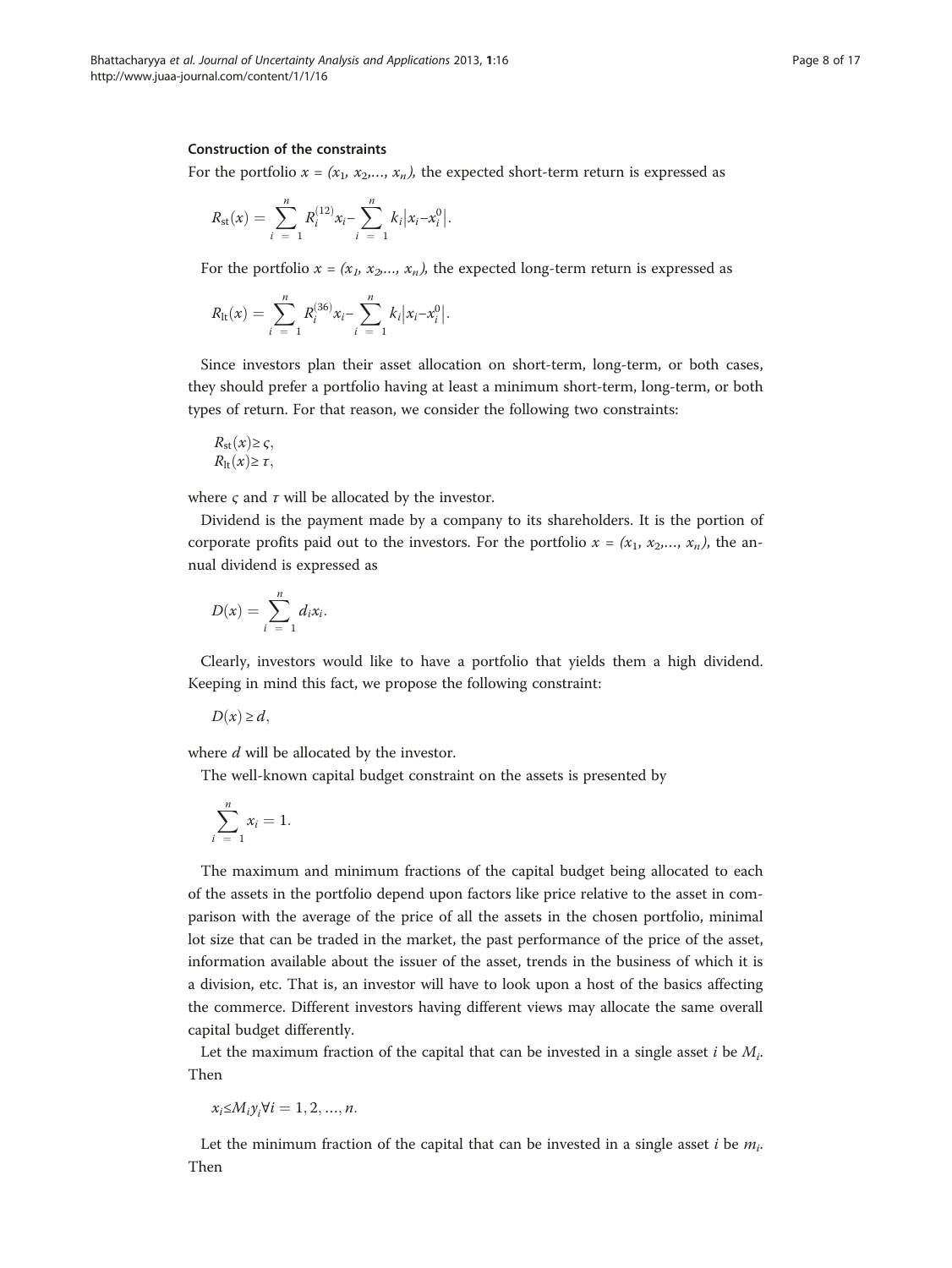<span id="page-8-0"></span> $x_i \geq m_i y_i$ ,  $\forall i = 1, 2, ..., n$ .

The investor would like to pick up the assets among all the assets in a given set that in his subjective estimate are likely to yield the greatest performance. Thus it is not necessary that all the assets in the given set may configure in the portfolio. Investors can thus consider the number of assets they can effectively handle in a portfolio.

Let the number of assets held in a portfolio be  $k$ . Then

$$
\sum_{i=1}^{n} y_i = k.
$$

As no short selling is considered, we have

$$
x_i \ge 0 \ \forall i = 1, 2, ..., n.
$$

If  $X$  is the set of feasible portfolios, then we have,

$$
X = \{x = \{x_1, x_2, ..., x_n\} \text{ such that}
$$
  

$$
R_{st}(x) \ge \varsigma, R_{lt}(x) \ge \tau, D(x) \ge d, x_i \le M_i y_i, x_i \ge m_i y_i, \sum_{i=1}^{n} y_i = k, \sum_{i=1}^{n} x_i = 1, x_i \ge 0\}.
$$
 (1)

# Weighted portfolio selection model formulation

The portfolio selection model is thus formulated as

$$
\begin{cases}\n\text{Max} & \text{Re} \\
\text{Min} & \text{En} \\
\text{Max} & \text{Sk} \\
x \in X.\n\end{cases} (2)
$$

To convert the above tri-objective optimization problem into a preference-based singleobjective optimization problem, let us consider three single-objective optimization problems optimizing separately the three objectives of the model subject to the constraints of the problem. The optimum values as well as the values of the remaining objective functions in each of the three cases are calculated. Considering all the three problems, let the minimum values of the three objectives be  $\text{Re}^{\text{min}}$ ,  $\text{En}^{\text{min}}$ , and  $\text{Sk}^{\text{min}}$ , respectively. Also, let the maximum values of the three objectives be Re<sup>max</sup>, En<sup>max</sup>, and Sk<sup>max</sup>, respectively. Then the above tri-objective portfolio selection model is transformed into the following model:

$$
\begin{cases}\n\text{Max} \left[ w_1 \frac{\text{Re}(x) - \text{Re}^{\text{min}}}{\text{Re}^{\text{max}} - \text{Re}^{\text{min}}} + w_2 \frac{\text{En}^{\text{max}} - \text{En}(x)}{\text{En}^{\text{max}} - \text{En}^{\text{min}}} + w_3 \frac{\text{Sk}(x) - \text{Sk}^{\text{min}}}{\text{Sk}^{\text{max}} - \text{Sk}^{\text{min}}} \right] \\
\text{subject to} \\
x \in X \\
w_1 + w_2 + w_3 = 1\n\end{cases} \tag{3}
$$

where  $w_1$ ,  $w_2$ , and  $w_3$  are weights or preferences to the objectives  $Re(x)$ ,  $En(x)$ , and  $Sk(x)$ , respectively.  $w_1$ ,  $w_2$ , and  $w_3$  will be allocated by the investor.

# Genetic algorithm

After development of the genetic algorithm (GA) by Holland in 1975, it has been extensively used/modified to solve complex decision making problems in different fields of science and technology. A GA normally starts with a set of potential solutions (called initial population) of the decision making problem under consideration. Individual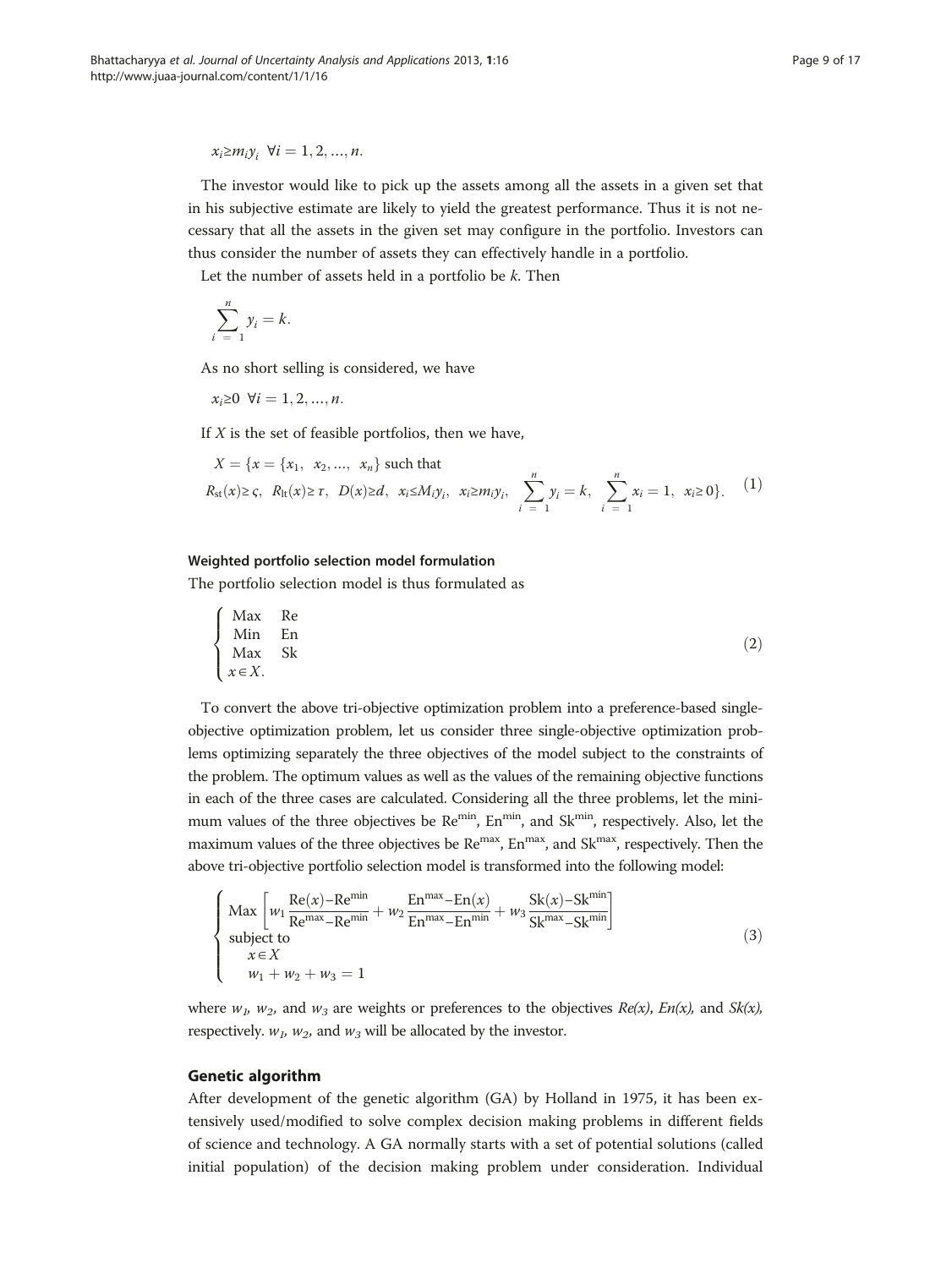solutions are called chromosome. Crossover and mutation operations happen among the potential solutions to get a new set of solutions, and the process continues until terminating conditions are encountered. The following functions and values are adopted in the proposed GA to solve the problem [\[36](#page-16-0)]. The different parameters on which this GA depends are the number of generation (MAXGEN), population size (POPSIZE), probability of crossover (PCROS), and probability of mutation (PMUTE).

# Chromosome representation

An important issue in applying a GA is to design an appropriate chromosome representation of solutions of the problem together with genetic operators. Traditional binary vectors used to represent the chromosome are not effective in many nonlinear problems. Since the proposed model is highly nonlinear, hence, to overcome the difficulty, a real-number representation is used. In this representation, each chromosome  $V_i$  is a string of *n* number of genes  $G_{ij}$  ( $i = 1, 2,...,$  POPSIZE,  $j = 1, 2,..., n$ ) where these *n* number of genes respectively denote *n* number of decision variables  $x_i$ .

# Initial population production

For each chromosome  $V_i$ , every gene  $G_{ii}$  is randomly generated between its boundary  $(LB_i, UB_i)$  where  $LB_i$  and  $UB_i$  are the lower and upper bounds of the variables  $x_i$  (j = 1,  $2, \ldots, n$  and  $i = 1, 2, \ldots$ , POPSIZE), respectively.

# Evaluation

Evaluation function plays the same role in GA as that the environment plays in natural evolution. Now, evaluation function (EVAL) for chromosome  $V_i$  is equivalent to the objective function  $f(x_1, x_2,..., x_n)$ . The following are the steps of evaluation:

- 1. Find EVAL( $V_i$ ) =  $f(x_1, x_2,..., x_n)$ , where the genes  $G_{ii}$  represent the decision variable  $x_{i}$   $j = 1, 2,..., n$  and f is the objective function.
- 2. Find total fitness of the population:  $F = \sum_{i=1}^{\text{POSIZE}} EVAL(V_i)$
- 3. The probability  $p_i$  of selection for each chromosome  $V_i$  is determined by the formula  $p_i = \frac{1}{F}$  EVAL $(V_i)$ .
- 4. Calculate the cumulative probability  $Y_i$  of selection for each chromosome  $V_i$  by the formula  $Y_i = \sum_{j=1}^{n}$  $p_i$ .

# Selection

The selection scheme in GA determines which solutions in the current population are to be selected for recombination. Many selection schemes, such as stochastic random sampling roulette wheel selection, have been proposed for various problems. In this paper, we adopt the roulette wheel selection process. This roulette wheel selection process is based on spinning the roulette wheel POPSIZE times each time we select a single chromosome for the new population in the following way:

- (a) Generate a random (float) number  $r$  between 0 and 1.
- (b) If  $r < Y_1$ , then the first chromosome is  $V_1$ ; otherwise, select the *i*th chromosome  $V_1$  $(2 \le i \le \text{POPSIZE})$  such that  $Y_{i-1} \le r < Y_{i}$ .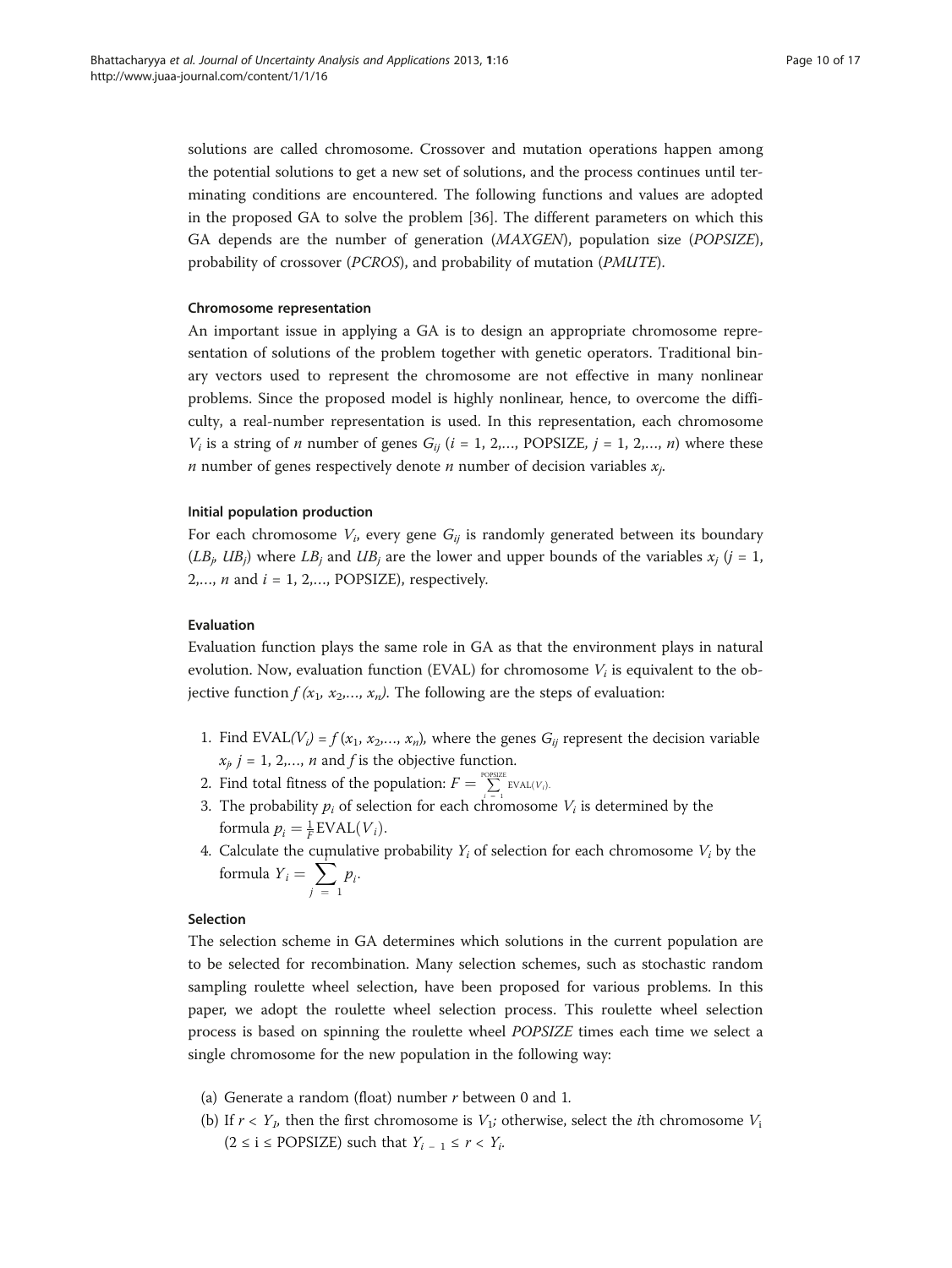# Crossover

A crossover operator is mainly responsible for the search of new strings. Crossover operates on two parent solutions at a time and generates offspring solutions by recombining both parent solution features. After selection of chromosomes for new population, the crossover operator is applied. Here, the arithmetic crossover operation is used. It is defined as a linear combination of two consecutive selected chromosomes  $V_m$  and  $V_n$ , and resulting offspring's  $V'_m$  and  $V'_n$  are calculated as

$$
V'_{m} = cV_{m} + (1-c)V_{n},
$$
  
\n
$$
V'_{n} = cV_{n} + (1-c)V_{m},
$$

where c is a random number between 0 and 1.

# Mutation

A mutation operator is used to prevent the search process from converging to local optima rapidly. It is applied to each single chromosome  $V_i$ . The selection of a chromosome for mutation is performed in the following way:

- 1. Set  $i \leftarrow l$ .
- 2. Generate a random number  $u$  from the range [0, 1].
- 3. If  $u <$  PMUTE, then we select the chromosome  $V_i$ .
- 4. Set  $i \leftarrow i + 1$ .
- 5. If  $i \leq$  POPSIZE, then go to step 2. Then the particular gene  $G_{ij}$  of the chromosome  $V_i$  selected by the abovementioned steps is randomly selected. In this problem, the mutation is defined as  $G_{ij}^{\text{mut}}$  random number from the range (LB<sub>j</sub>, UB<sub>j</sub>).

# Termination

If the number of iteration is less than or equal to MAXGEN, then the process goes on; otherwise, it terminates.

# Proposed GA procedure

```
Start
{
t \leftarrow 0while (all constraints are not satisfied)
{
initialize Population (t)}
evaluate Population (t)
while(not terminate - condition)
{
t \leftarrow t + 1select Population (t) from Population (t - 1)crossover and mutate Population (t)
```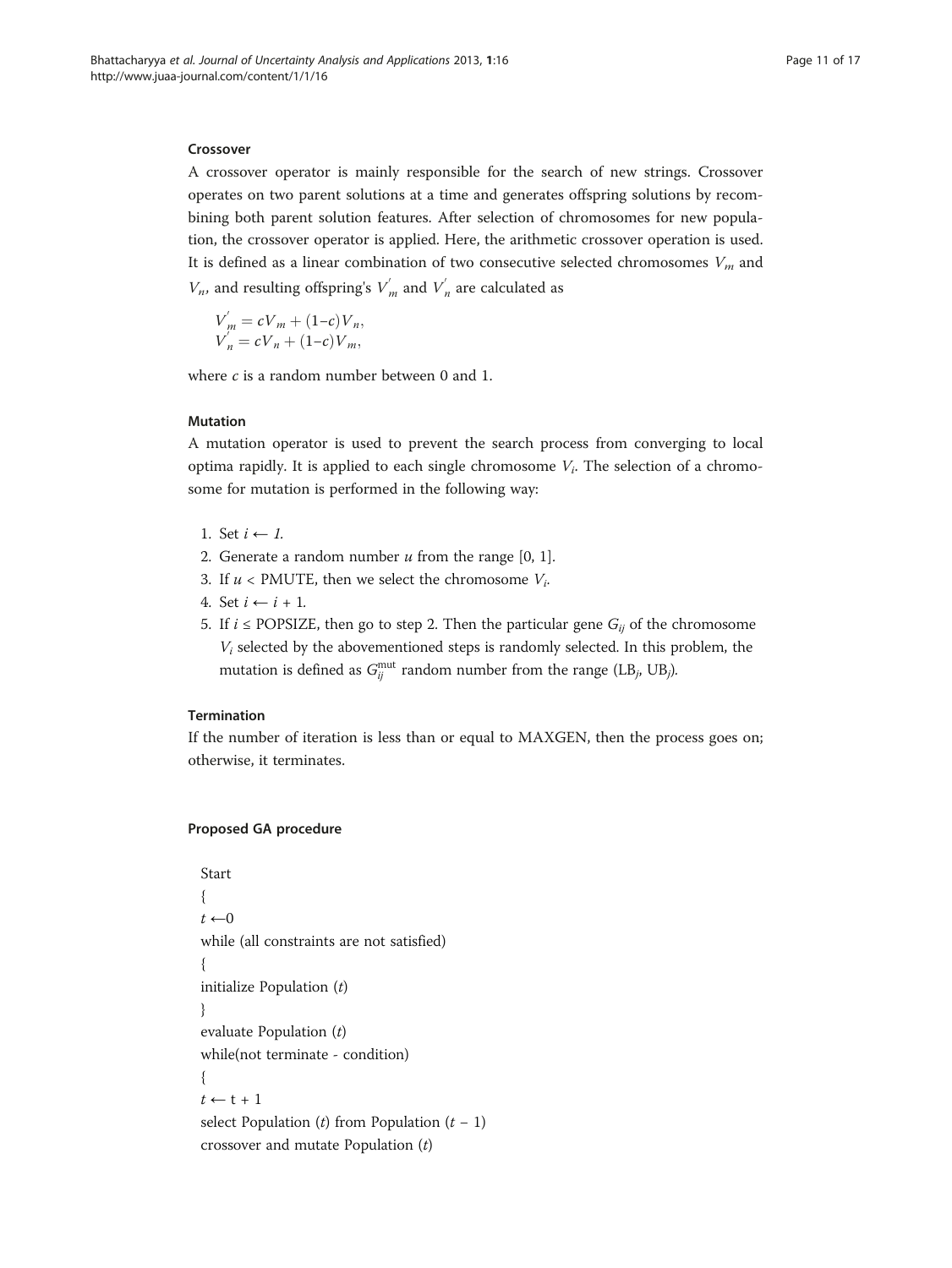<span id="page-11-0"></span>evaluate Population (t) } print optimum result }.

# Case study: Bombay Stock Exchange (BSE)

Bombay Stock Exchange is the oldest stock exchange in Asia with a rich heritage of over 133 years of existence. What is now popularly known as BSE was established as 'The Native Share & Stock Brokers' Association' in 1875. It is the first stock exchange in India which obtained permanent recognition (in 1956) from the Government of India under the Securities Contracts (Regulation) Act (SCRA) 1956. With demutualization, the stock exchange has two of world's prominent exchanges, Deutsche Borse and Singapore Exchange, as its strategic partners. Today, BSE is the world's number one exchange in terms of the number of listed companies and the world's fifth in handling of transactions through its electronic trading system. The companies listed on BSE command a total market capitalization of US\$1.06 trillion as of July 2009.

The BSE index, SENSEX, is India's first and most popular stock market benchmark index. SENSEX is tracked worldwide. It constitutes 30 stocks representing 12 major sectors. It is constructed on a 'free-float' methodology, and is sensitive to market movements and market realities. Apart from SENSEX, BSE offers 23 indices, including 13 sectoral indices.

# Case study

We have taken monthly share price data for 60 months (March 2003 to February 2008) of just five companies which are included in the BSE index. Though any finite number of stocks can be considered, we have taken only five stocks to reduce the complexity of representation.

The Table 1 shows the stocks along with their returns in the form of trapezoidal uncertain numbers, the average short-term returns, the average long-term returns, and the dividends. We also have  $k_i = 0.001$ . We consider,  $x_i^0 = 0$  for  $i = 1, 2, 3, 4, 5$ .

# Example

With respect to the above data, we consider the following tri-objective portfolio selection model:

| <b>Stock</b>    | Return $(\widetilde{r}_i)$      | Short-term returns<br>$(R_i^{(12)}$ | Long-term return<br>$\mathbf{p}^{(36)}$ | <b>Dividends</b><br>$(d_i, 96)$ |
|-----------------|---------------------------------|-------------------------------------|-----------------------------------------|---------------------------------|
| Reliance energy | $(-0.008, 0.020, 0.042, 0.067)$ | 0.0324                              | 0.031                                   | 63                              |
| L&T             | $(-0.003, 0.029, 0.057, 0.087)$ | 0.0524                              | 0.044                                   | 85                              |
| Bhel            | $(-0.002, 0.021, 0.051, 0.083)$ | 0.0510                              | 0.037                                   | 125                             |
| Tata steel      | (0.009, 0.023, 0.038, 0.052)    | 0.0307                              | 0.032                                   | 155                             |
| <b>SBI</b>      | (-0.010, 0.022, 0.045, 0.079)   | 0.0387                              | 0.035                                   | 140                             |

# Table 1 Stocks information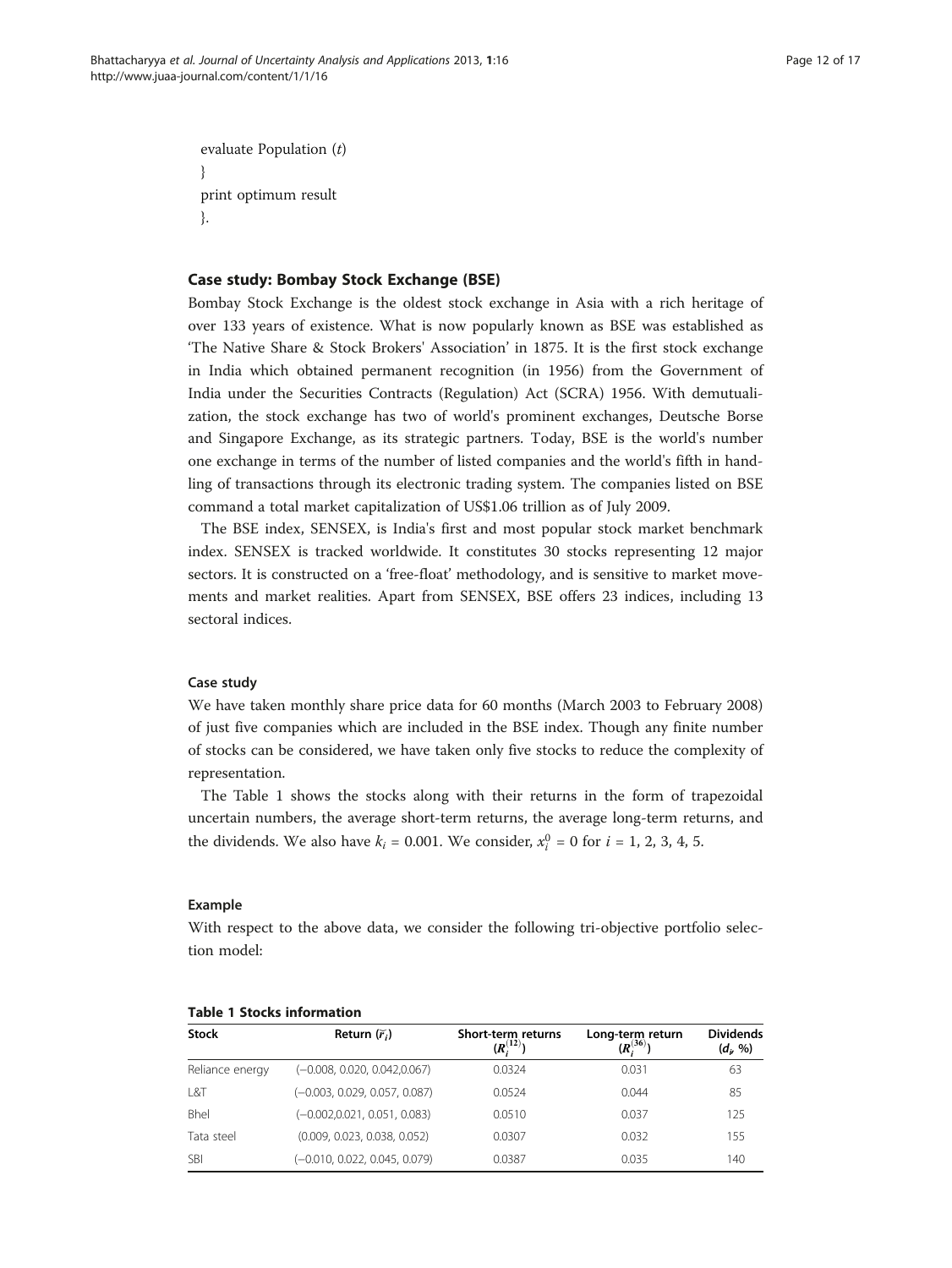|              | Case 1      | Case 2         | Case 3          | Case 4         |
|--------------|-------------|----------------|-----------------|----------------|
| $W_1$        | 1/3         | 0.6            | 0.2             | 0.2            |
| $W_2$        | 1/3         | 0.2            | 0.6             | 0.2            |
| $W_3$        | 1/3         | 0.2            | 0.2             | 0.6            |
| Re(x)        | 0.03830     | 0.03878251     | 0.03787975      | 0.0389781      |
| En(x)        | 0.0667776   | 0.06823548     | 0.06466012      | 0.06811745     |
| Sk(x)        | 0.000000321 | 0.000002439285 | 0.0000002561417 | 0.000001260730 |
| Dividend (%) | 110.2186    | 113.1965       | 112.4341        | 110.2661       |
| $X_1$        | $\Omega$    | 0              | $\Omega$        | $\mathbf{0}$   |
| $X_2$        | 0.4922520   | 0.3969638      | 0.4552814       | 0.4865646      |
| $X_3$        | 0.1805016   | 0.3313681      | 0.3565393       | $\Omega$       |
| $X_4$        | $\Omega$    | $\mathbf{0}$   | 0.1881792       | 0.1981891      |
| $X_{5}$      | 0.3272464   | 0.2716681      | 0               | 0.3152462      |

<span id="page-12-0"></span>Table 2 Solution

$$
\begin{cases}\n\text{Max Re}(x) \\
\text{Min En}(x) \\
\text{Max Sk}(x) \\
\text{subject to} \\
R_{\text{st}}(x) \ge 0.039, \ R_{\text{lt}}(x) \ge 0.038, \ D(x) \ge 1.1, \\
x = (x_1, x_2, x_3, x_4, x_5), y_i \in \{0, 1\} \\
\text{for } x_i \le 0.6 \ y_i, x_i \ge 0.1 \ y_i, \ \sum_{i=1}^{5} x_i = 1, \ \sum_{i=1}^{5} y_i = 3.\n\end{cases}
$$

# $(4)$

# Solution

To solve the above example, the GA is used with the parameters POPSIZE = 50, PCROS = 0.2, PMUTE = 0.2, and MAXGEN = 100. A real-number presentation is used here. In this representation, each chromosome x is a string of  $m$  (here,  $m = 5$ ) number of genes; these represent decision variables. For each chromosome  $x$ , every gene (here,  $x_1, x_2, x_3, x_4, x_5$ ) is randomly generated between its boundaries until it is feasible. In this

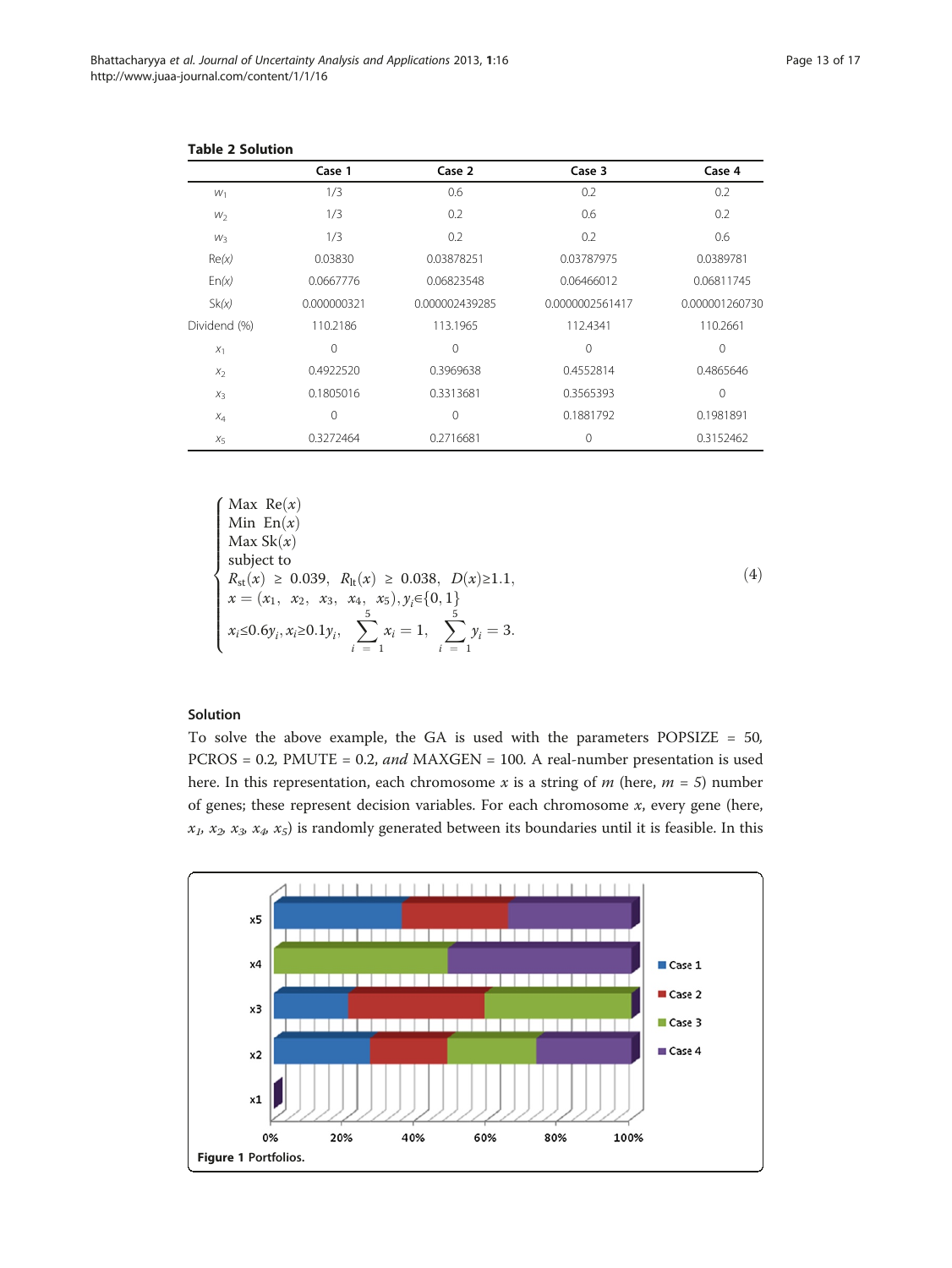| <b>Stock</b>    | Return  | <b>Entropy</b> | <b>Skewness</b>          |
|-----------------|---------|----------------|--------------------------|
| Reliance energy | 0.03025 | 0.0417492      | $-4.8197 \times 10^{-7}$ |
| L&T             | 0.04250 | 0.0504081      | $-1.4632 \times 10^{-5}$ |
| <b>Bhel</b>     | 0.03825 | 0.0384751      | $2.0318 \times 10^{-6}$  |
| Tata steel      | 0.03050 | 0.0243972      | 0                        |
| <b>SBI</b>      | 0.0340  | 0.0489424      | $4.62 \times 10^{-7}$    |

<span id="page-13-0"></span>Table 3 Individual mean, entropy, and skewness of the stocks

problem, arithmetic crossover and random mutation are applied to generate new offsprings.

As discussed in the '[Weighted portfolio selection model formulation](#page-8-0)' section, optimizing the three single objectives  $Re(x)$ ,  $En(x)$ , and  $Sk(x)$  separately subject to the constraints in (4), we obtain the minimum and maximum values of the objectives with the same parameters. In each case, only the best solution is considered.

With reference to model (3), the problem (4) is transformed into the following model:

$$
\begin{cases}\n\text{Max} \left[ \begin{array}{ccc} \n w_1 \frac{\text{Re}(x) - 0.0346375}{0.03957812 - 0.0346375} + w_2 \frac{0.06896848 - \text{En}(x)}{0.06896848 - 0.05826382} \\ \n & 5k(x) - (-0.000000199502) \end{array} \right] \\
\text{subject to} \\
R_{st}(x) \ge 0.039, \ R_{lt}(x) \ge 0.038, \ D(x) \ge 1.1, \ x = (x_1, x_2, x_3, x_4, x_5) \\
\sum_{i=1}^{5} x_i = 1, \ x_i \le 0.6 \ y_i, \ x_i \ge 0.1 y_i, \ \sum_{i=1}^{5} y_i = 3, \ y_i \in \{0, 1\}, w_1 + w_2 + w_3 = 1.\n\end{cases} (5)\n\end{cases}
$$

For different preassigned values of  $w_1$ ,  $w_2$ , and  $w_3$ , the above problem is solved. We have considered only the best solutions. The solutions obtained are shown in Table [2.](#page-12-0)

In case 1, where an investor gives same importance to all the three objectives, the portfolio states that the investor should invest 45%, 45%, and 10% of the money to the second, third, and fourth stocks, respectively. In case 3, where the importance is given towards minimization of risk, the investor should invest 39.6%, 18.8%, and 41.6% of the total money to the second, fourth, and fifth stocks, respectively. Similarly, we can explain the other two cases.

In case 2, where more importance is given to return, the investor gets a return of 0.03957813 which is higher than that of the other three cases {0.03893750, 0.03586275, and 0.03830000}. In case 3, where more importance is given to risk, the investors' risk (0.09320499) is lower than in all other cases {0.09551172, 0.09846223, and 0.09487761}. Similarly, in case 4, we get the best result for skewness. In case 1, where equal importance is given to all objectives, the outputs are intermediate. We represent the portfolios obtained in cases 1, 2, 3, and 4 graphically in Figure [1](#page-12-0).

| $X_1$    | . . | ~                                         | $\mathbf{v}$ | — |
|----------|-----|-------------------------------------------|--------------|---|
| 2.000000 |     | $\sim$ $\sim$ $\sim$<br>. זרורי<br>$\cap$ | 2000<br>10 M |   |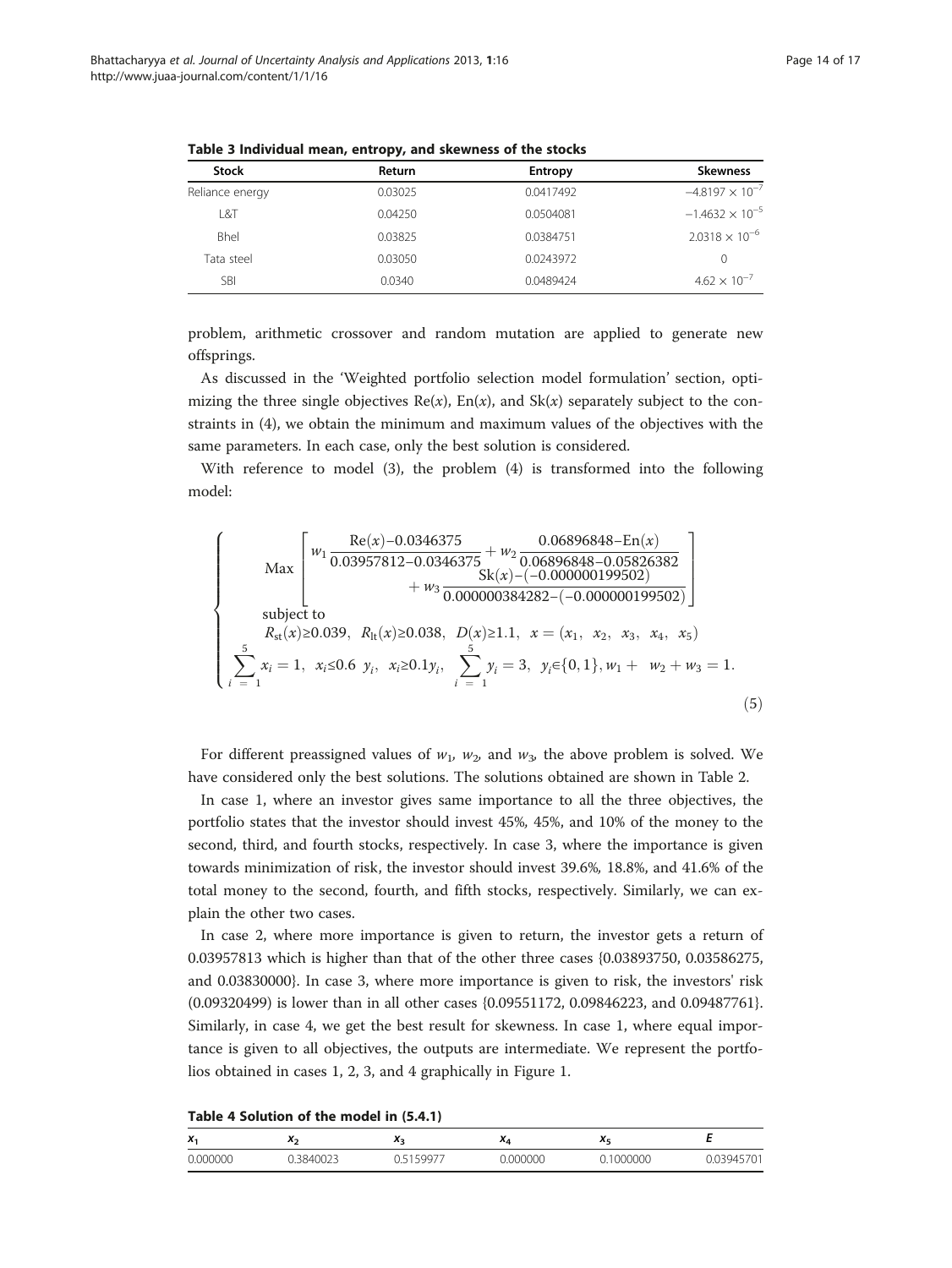<span id="page-14-0"></span>Table 5 Solution of the model of Ning et al

| $X_1$    |                | $\mathbf{r}$ | $\mathbf{v}$ | $\mathbf{A}$ |                |
|----------|----------------|--------------|--------------|--------------|----------------|
| 0.000000 | 25000<br>41. ل | 0.4875000    | 0.000000     | 1000000      | 0.03957<br>813 |

Some questions may arise on the appropriateness of the portfolios obtained in Table [2](#page-12-0) under different circumstances (cases 1, 2, 3 and 4). For example, question may arise on the absence of reliance energy in all the obtained portfolios. To explain that, the individual mean, entropy and skewness of the stocks are calculated by Example [2](#page-4-0) and are shown in Table [3](#page-13-0). It is seen that reliance energy has the lowest rerun among the five stocks. It is also possessing negative skewness. So, the absences of reliance energy on the portfolios in cases 1, 2 and 4 are obvious. In case 3, where more importance is given to entropy, the selected portfolio contains L&T, Tata steel and Bhel. Tata steel and Bhel are the two stocks with lowest risks. Again, though L&T has a higher risk, it also has very high return. So, the portfolio in case 3 is not compromising too much towards entropy and is maintaining the characteristic of multiobjective optimization. This is also to note that if the constraint  $x_i \ge 0.1y_i$  is not considered, then some of the portfolios would contain non-zero  $x_1$ .

# Comparative study

We compare the results in Table [2](#page-12-0) with other relevant literature to demonstrate how the results from the proposed technique compare with the literatures of uncertainty theory in the portfolio selection problem. Thus, the models in [\[33](#page-16-0)], [\[37](#page-16-0)], and [\[38](#page-16-0)] which apply uncertainty theory in portfolio selection are considered with the same data set as that in Table [1.](#page-11-0) We also used the following set of constraints  $(X)$  for each case:

We also used the following set of constraints (X) for each case:

$$
X = \{R_{st}(x) \ge 0.039, R_{lt}(x) \ge 0.038, D(x) \ge 1.1, x_i \le 0.6y_i, x_i \ge 0.1y_i, \sum_{i=1}^{5} x_i = 1, \sum_{i=1}^{5} y_i = 3\}.
$$

# Model of Yan

We considered the following model [\[33](#page-16-0)]:

Maximize 
$$
E[\overline{r}_1x_1 + \overline{r}_2x_2 + \overline{r}_3x_3 + \overline{r}_4x_4 + \overline{r}_5x_5]
$$
  
Subject to the constraints  
 $V[\overline{r}_1x_1 + \overline{r}_2x_2 + \overline{r}_3x_3 + \overline{r}_4x_4 + \overline{r}_5x_5] \le 0.002$   
 $x \in X$ 

Here  $E$  stands for mean (return) and  $V$  stands for variance (risk). The solution is shown in Table [4.](#page-13-0)

| Table 6 Solution of the model of Liu and Qin |  |  |
|----------------------------------------------|--|--|
|----------------------------------------------|--|--|

| $X_1$    |     |                | <u>ла</u> |      |                               |
|----------|-----|----------------|-----------|------|-------------------------------|
| 0.000000 | --- | ററററ<br>$\sim$ | 000000    | $ -$ | $\sim$ $\sim$ $\sim$<br>, , , |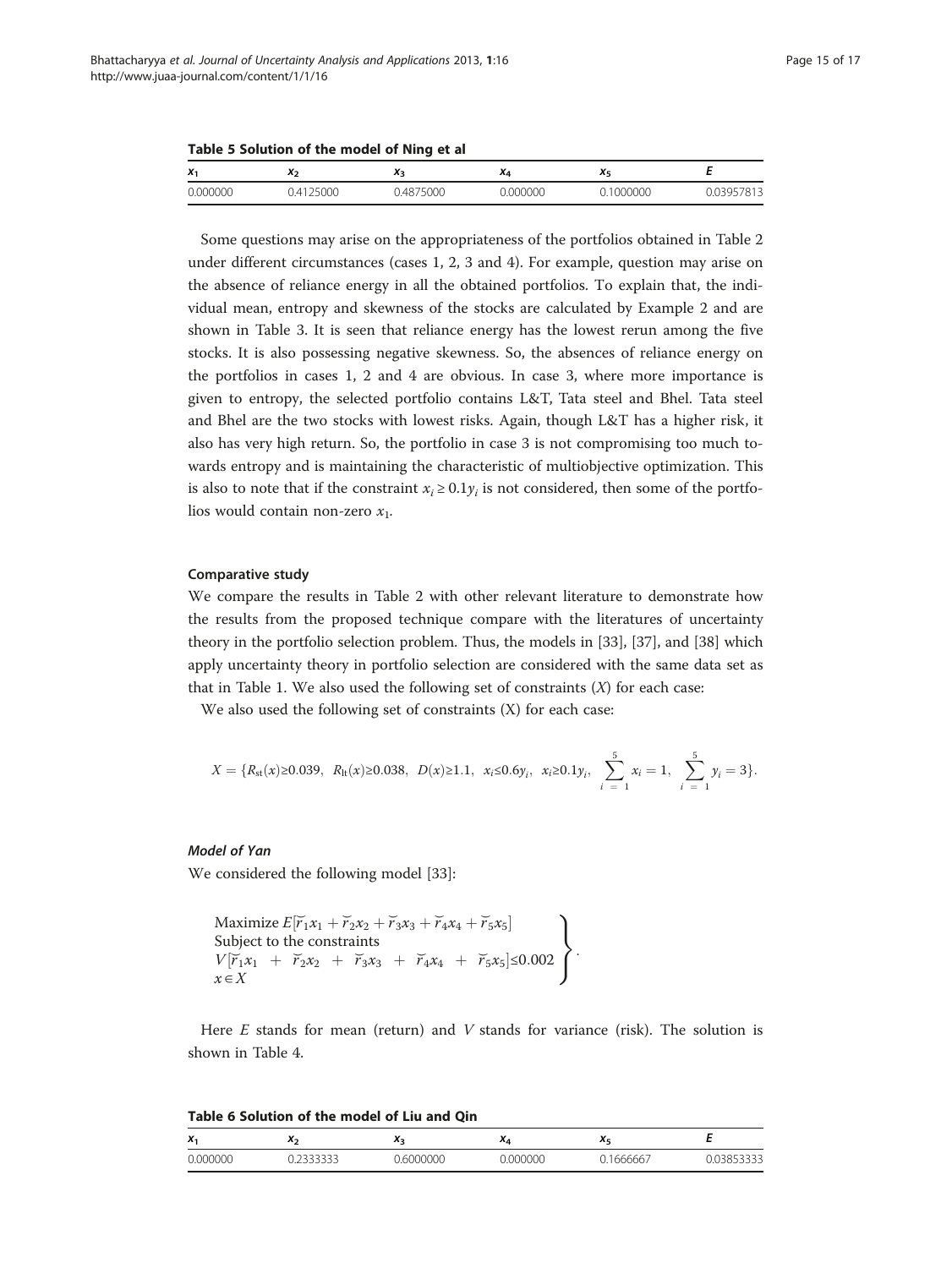# <span id="page-15-0"></span>Model of Ning et al

We considered the following model [\[37](#page-16-0)]:

```
Maximize E[\tilde{r}_1x_1 + \tilde{r}_2x_2 + \tilde{r}_3x_3 + \tilde{r}_4x_4 + \tilde{r}_5x_5]<br>Subject to the constraints
 Subject to the constraints
 \text{TVaR}[\tilde{r}_1x_1 + \tilde{r}_2x_2 + \tilde{r}_3x_3 + \tilde{r}_4x_4 + \tilde{r}_5x_5] \leq -0.008x \in X\mathcal{L}
```
Here E stands for mean (return) and  $Tv$ aR stands for tail value at risk. The solution is shown in Table [5](#page-14-0).

:

# Model of Liu and Qin

We considered the following model [\[38](#page-16-0)]:

Maximize  $E[\tilde{r}_1x_1 + \tilde{r}_2x_2 + \tilde{r}_3x_3 + \tilde{r}_4x_4 + \tilde{r}_5x_5]$ <br>Subject to the constraints Subject to the constraints  $SAD[\tilde{r}_1x_1 + \tilde{r}_2x_2 + \tilde{r}_3x_3 + \tilde{r}_4x_4 + \tilde{r}_5x_5] \le 0.0144$  $x \in X$  $\mathcal{L}$ :

Here  $E$  stands for mean (return) and  $SAD$  stands for semi-absolute deviation (risk). The solution is shown in Table [6](#page-14-0).

In the discussions done in the first and second sections, we see that using entropy as a measure of risk/uncertainty is analytically better than the other conventional measures. Again, if we compare Tables [4,](#page-13-0) [5,](#page-14-0) and [6](#page-14-0) with Table [2](#page-12-0), we see that the performance of the proposed model is clearly at par or better than the established models.

# Conclusions

This paper has introduced a new framework of mean-entropy-skewness portfolio selection problem with transaction cost under the constrains on short-and long-term returns with transaction costs, dividends, number of assets in the portfolio, and the maximum and minimum allowable capital invested in stocks. Uncertainties of future return of stocks are characterized by uncertain variables. The efficiency of the portfolios is evaluated by looking for risk contraction on one hand and expected return and skewness augmentation on the other hand. An empirical application has served to illustrate the computational tractability of the approach and the effectiveness of the proposed algorithm. A comparative study with other relevant literatures proves the usefulness of the proposed model. In addition to the GA, some other meta-heuristic algorithms such as tabu search, simulated annealing, ant colony optimization, and particle swam optimization may be employed to solve the nonlinear programming problem.

## Author details

1 Department of Applied Science & Humanities, Global Institute of Management & Technology, Krishnagar, West Bengal 741102, India. <sup>2</sup>Department of Mathematics, National Institute of Technology, Durgapur, West Bengal 713209, India.

# Received: 17 May 2013 Accepted: 15 November 2013 Published: 16 December 2013

#### References

- 1. Markowitz, H: Portfolio selection. J. Finance. 7, 77–91 (1952)
- 2. Markowitz, H: Portfolio Selection: Efficient Diversification of Investments. Wiley, New York (1959)
- 3. Roy, AD: Safety first and the holding of assets. Econometrics. 20, 431–449 (1952)
- 4. Castellacci, G, Siclari, MJ: The practice of Delta–Gamma VaR: implementing the quadratic portfolio model. Eur. J. Oper. Res. 150, 529–545 (2003)
- 5. Philippe, J: Value at risk: the new benchmark for controlling market risk. Irwin Professional, Chicago (1996)
- 6. Philippatos, GC, Wilson, CJ: Entropy, market risk and selection of efficient portfolios. Appl. Econ. 4, 209–220 (1972)